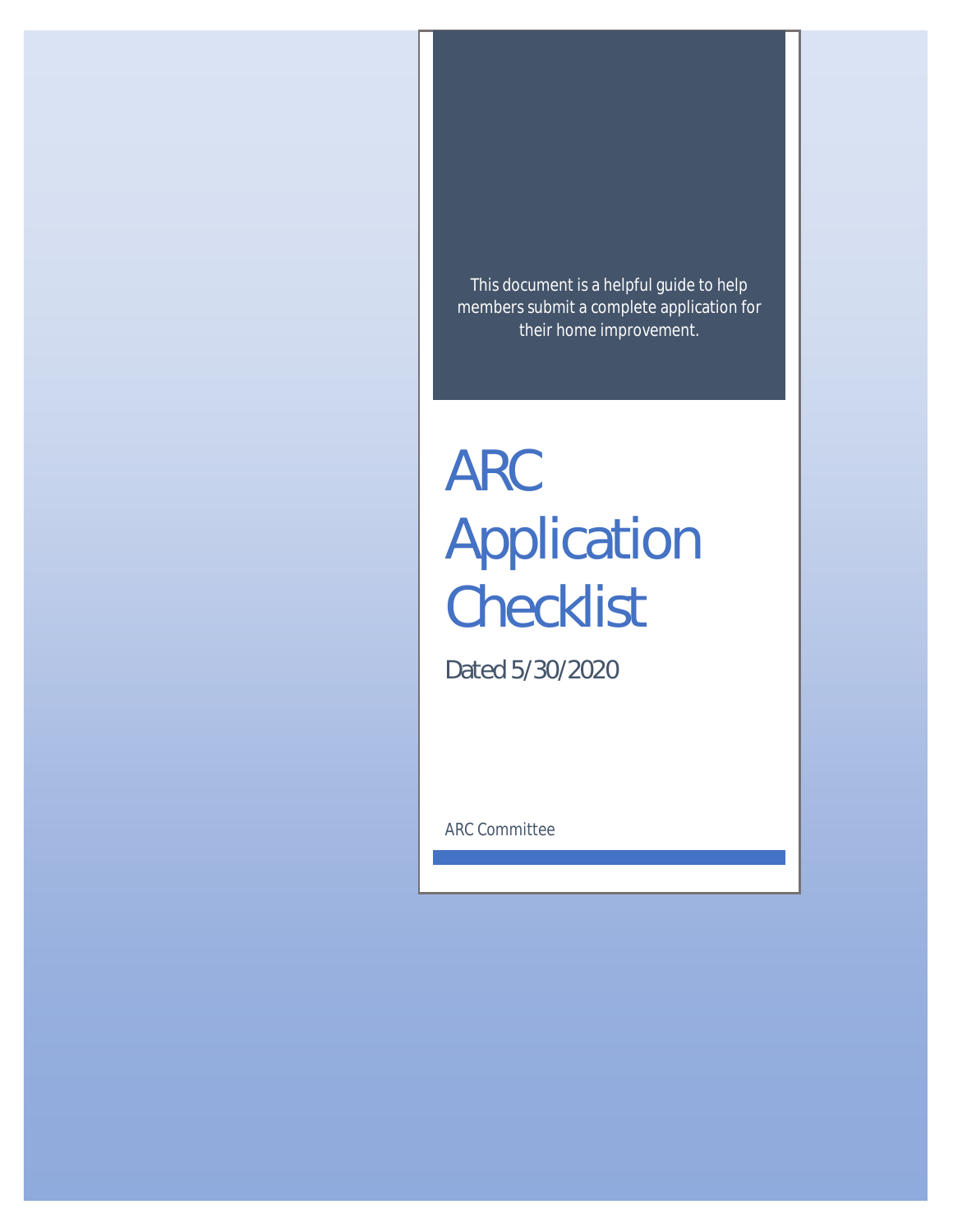## **ARC Application Checklist**

To help applicants supply all the needed information for the ARC to render a decision, we have created a checklist for several of the major change applications. If you are planning to apply for an ARC request, please refer the articles below to help to find the proper one to help you submit a complete application.

- 1. Pool
- 2. Lanai or Front Entry Enclosure
- 3. Gutter or Garage Screen
- 4. Extended Driveway Pavers (widen driveway)
- 5. Painting Driveway and or Home Entry Sidewalk
- 6. Hurricane Protection
- 7. House Painting
- 8. Other ARC Request

Remember, our HOA documents require that any changes you make on the exterior home (Other than plantings in the mulch) require ARC approval. This is a legal requirement for your protection as well as all of the other HOA members.

We appreciate your understanding and want to help you accomplish your home improvements in a quick and proper manner

Thank you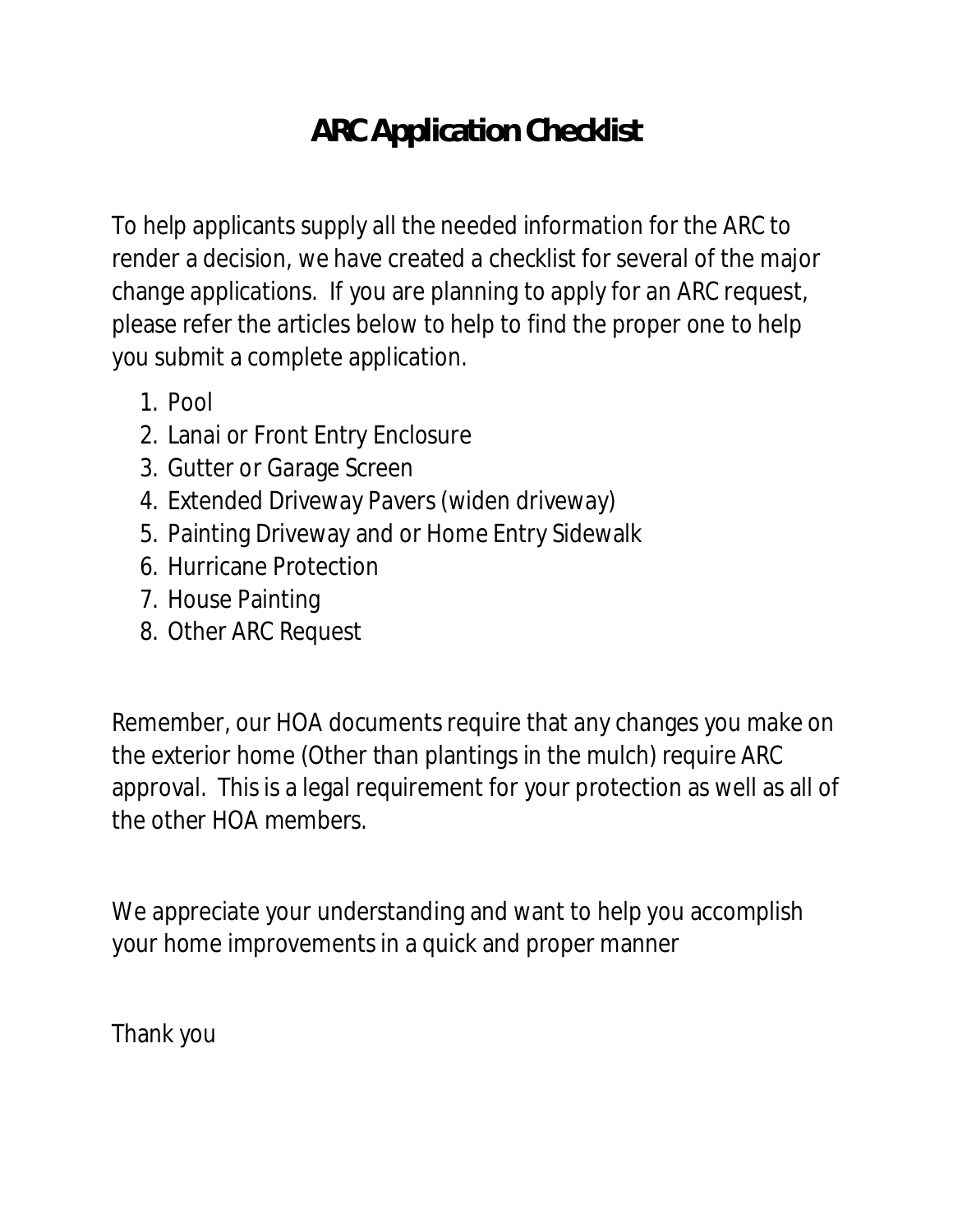#### *First, a few key things…*

- ➢ All request MUST have the ARC request form filled out.
- ➢ Please remember, when any exterior changes (other than plantings in the mulch) are planned, it must have ARC approval. Regardless of your opinion of the relevance, you purchased in a "Deed Restricted Community". These rules are in place to protect you and the other members of this HOA by maintaining a beautiful and consistent neighborhood.
- ➢ All request must be submitted by the THIRD Tuesday of each Month
- ➢ Submit Applications to Sean@sunstatemanagement.com & Teri@sunstatemanagement.com and rodnester@gmail.com. By sending it to both places helps assure that we get it in time to be placed on the agenda.
- ➢ Meetings will generally be planned for the FOURTH Tuesday of each month
- ➢ On most major projects, your contractor should be able to assist you in much of the information requested as they need it to file for the permits with Sarasota county to do the work.
- $\triangleright$  All request must be submitted by the Homeowner. If you are looking to buy a home here and want to make these improvements, you must close on your home first!
- ➢ Refer to the ARC Guidelines if you have questions about your project. This document will give you beneficial information.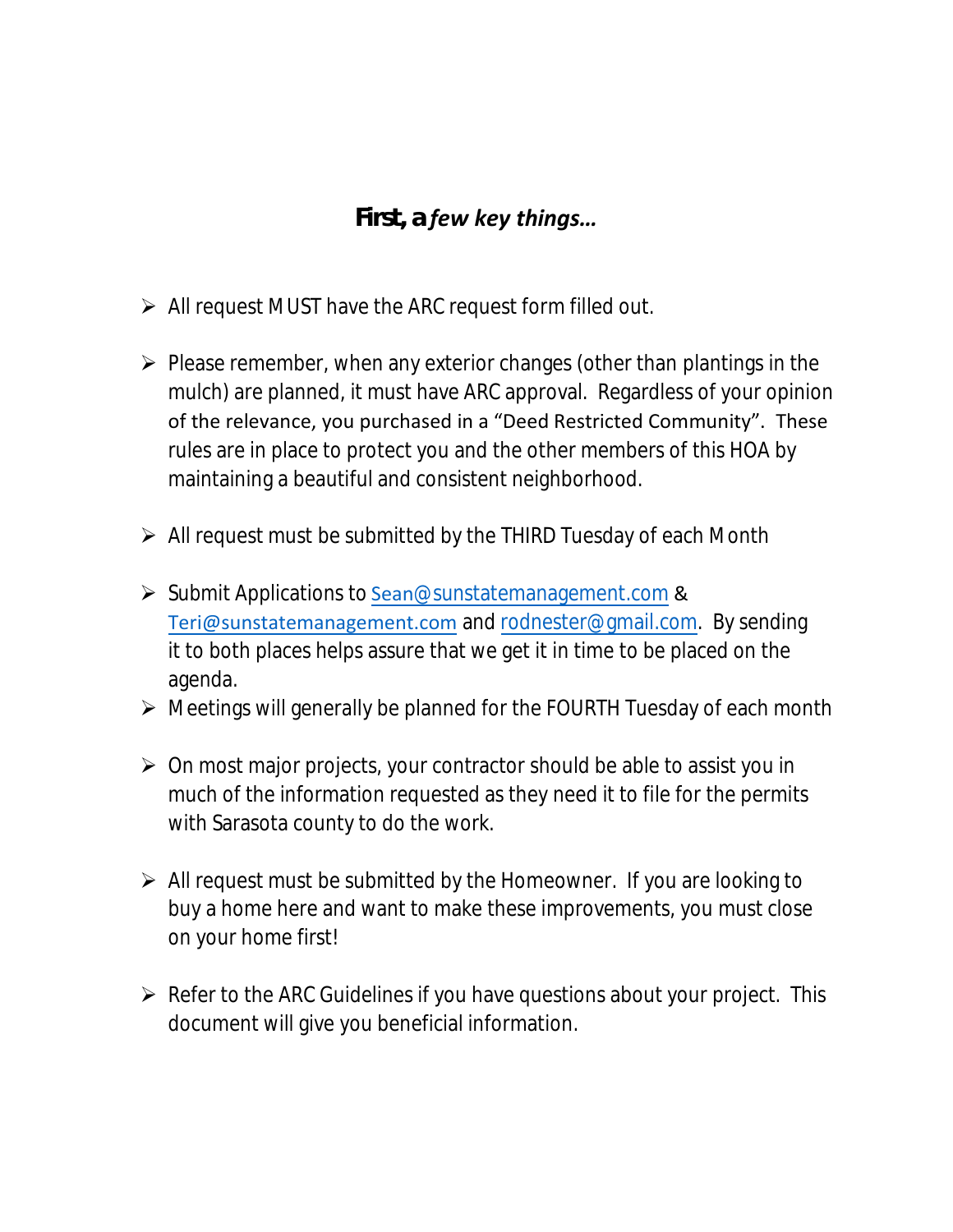### #1 - ARC Pool Application Checklist

Completed and signed ARC Application

Cover letter with a detailed summary of the project

Certified Plot Map (No more than 10 years old)

All Contractors information, license, and insurance

Pool Contractor

- Detailed drawing with dimensions
- Location of A/C (plans to do relocation if done) (A/C must be 5' from pool)
- Location of pool equipment
- Type of screening for pool equipment

Irrigation Contractor

• Detailed plans (Most homes are on an irrigation block of 4 homes. Plans must not affect service to other homes)

Lanai Contractor

- Detailed drawing with dimensions
- Color of Lanai

Landscaping plans

- Trees removed (Must follow Sarasota County rules)
- New plantings

Does contractor need access on adjoining or HOA common property? If so, need an access form filled out and pictures of yard, street, and sidewalk.

If granted, add these notes:

Approved granted application for project permit is approved by Sarasota County, contractor follows permit rules, and inspections by Sarasota County be adhered to by contractor

Pool drainage must be eco friendly and follow all Sarasota County and State laws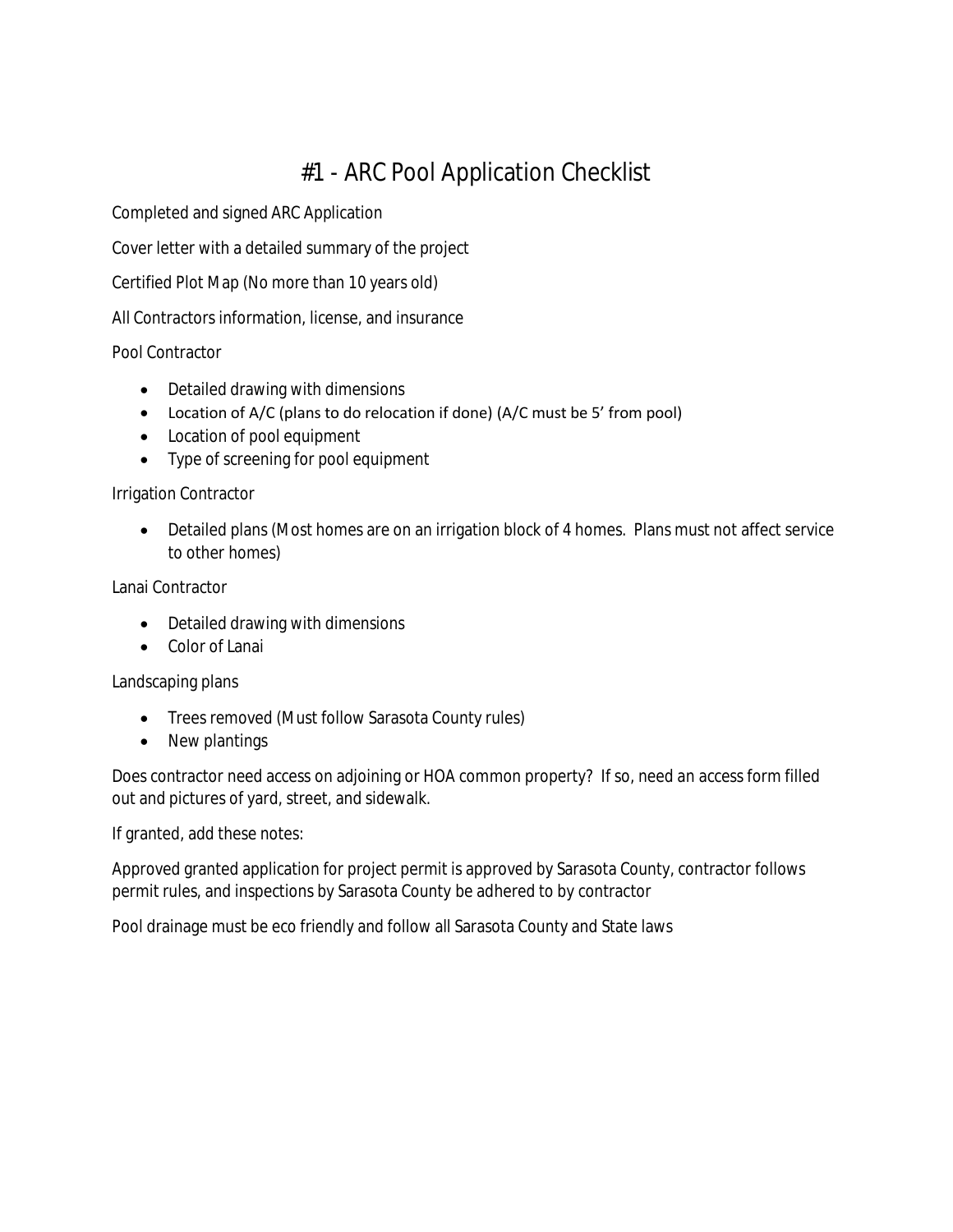#### #2 - ARC Rear Lanai or Front Enclosed Entry Application Checklist

Completed and signed ARC Application

Cover letter with a detailed summary of the project

Certified Plot Map (No more than 10 years old)

All Contractors information, license, and insurance

Irrigation Contractor

• Detailed plans (Most homes are on an irrigation block of 4 homes. Plans must not affect service to other homes)

Lanai Contractor

- Detailed drawing with dimensions
- Color of Lanai

Landscaping plans

- Trees removed (Must follow Sarasota County rules)
- New plantings

Does contractor need access on adjoining or HOA common property? If so, need an access form filled out and pictures of yard, street, and sidewalk.

If granted, add these notes:

Approved granted application for project permit is approved by Sarasota County, contractor follows permit rules, and inspections by Sarasota County be adhered to by contractor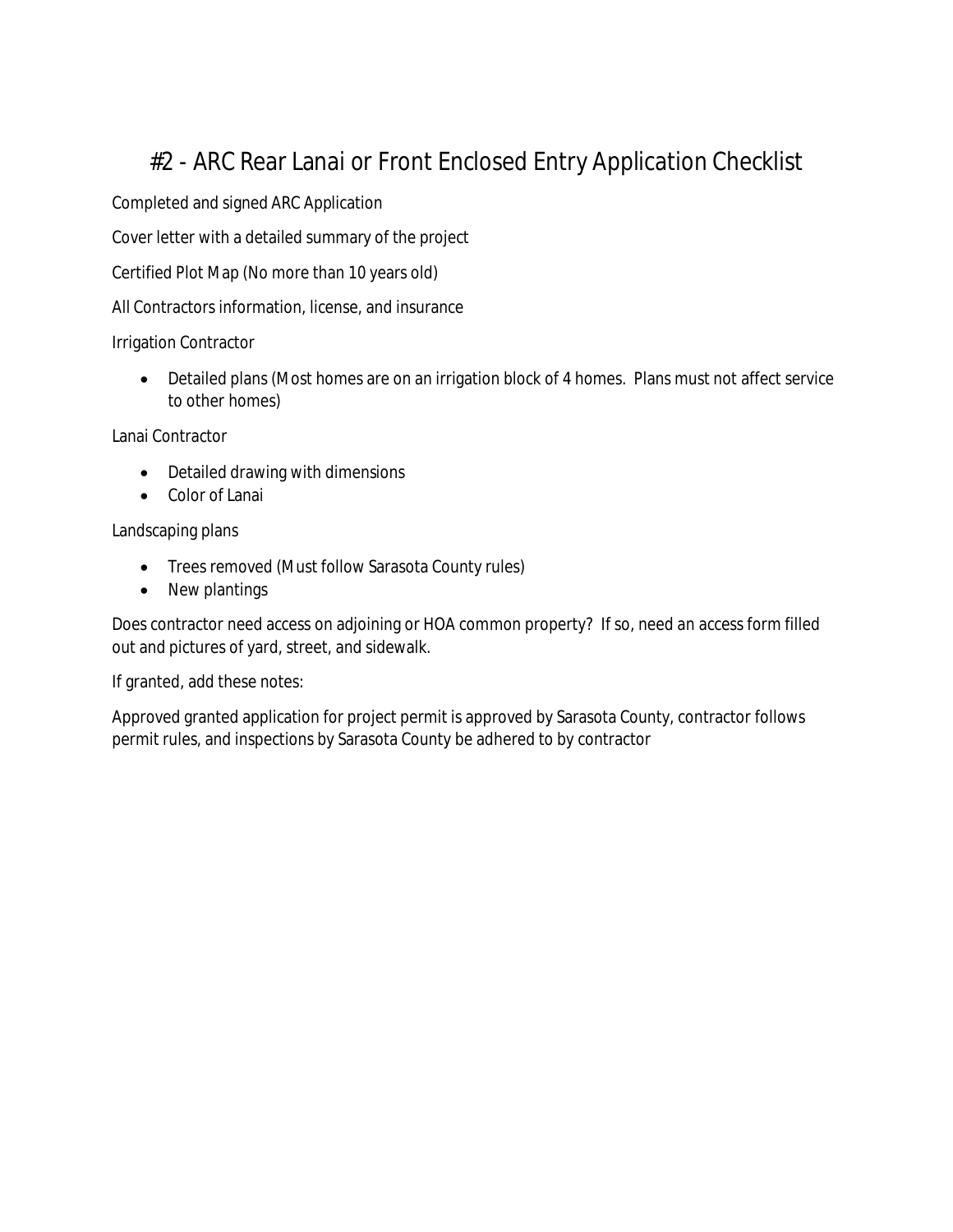#### #3 - ARC Gutter or Garage Screen Application Checklist

Completed and signed ARC Application

Summary of project (Fill out on application portion)

Name of Contractor, information, license, and insurance. If doing yourself, so state

Color of gutter or screen/frame

Type of screen, vertical or horizontal?

#### #4 - ARC Extended Driveway Pavers Application Checklist

Completed and signed ARC Application

Summary of project (Fill out on application portion)

Name of Contractor, information, license, and insurance. If doing yourself, so state

Picture of pavers desired to use

If altering irrigation, Irrigation Contractor

• Detailed plans (Most homes are on an irrigation block of 4 homes. Plans must not affect service to other homes)

#### #5 - ARC Driveway Sidewalk Painting Application Checklist

Completed and signed ARC Application

Summary of project (Fill out on application portion)

Name of Contractor, information, license, and insurance. If doing yourself, so state

Picture of color desired to use (see color chart in Guidelines)

Note – Sidewalk from driveway to house and driveway to HOA owned sidewalk is the only area you may paint. The sidewalk stretching across your property and the driveway to curb are HOA owned and controlled and may not be painted.